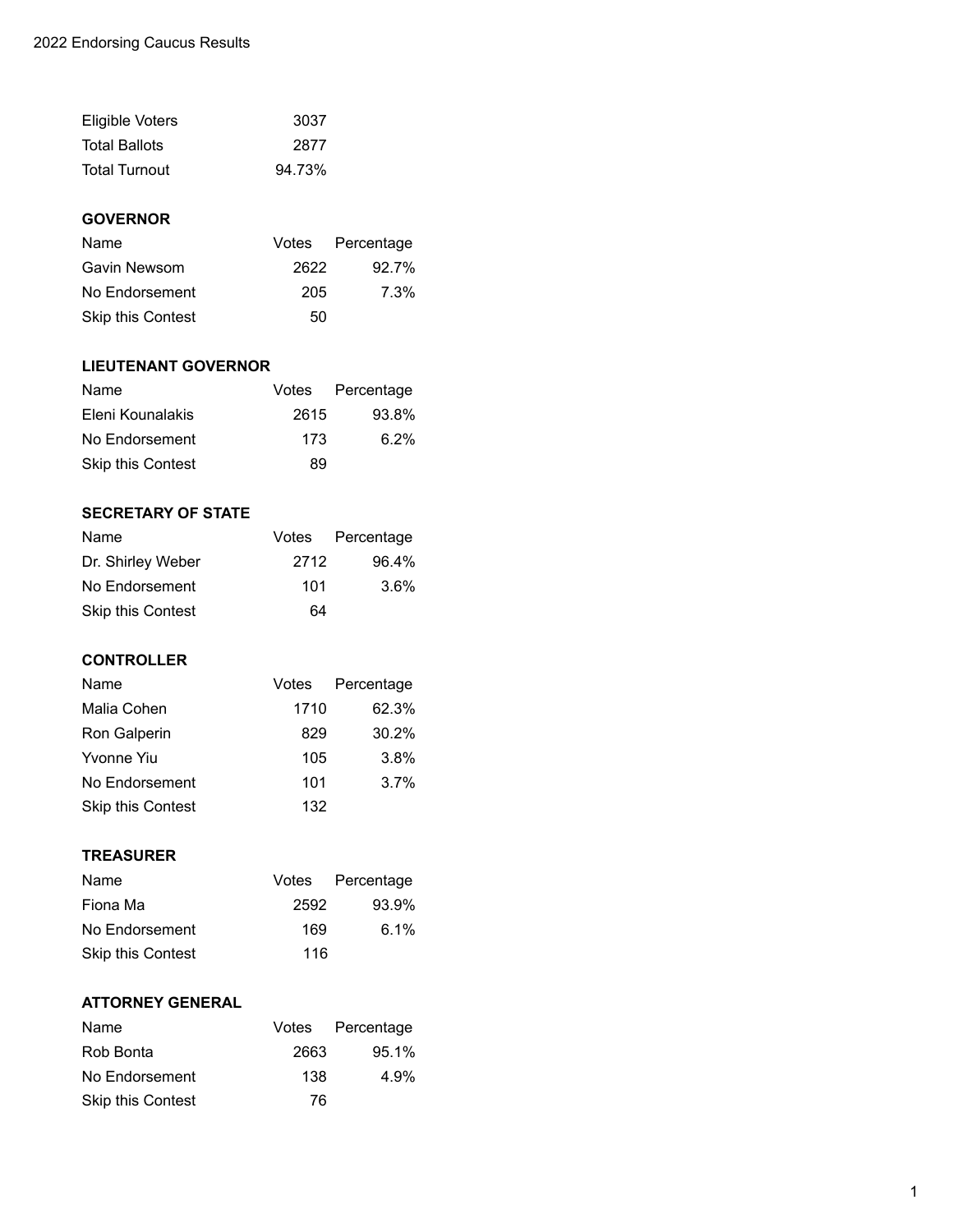#### **INSURANCE COMMISSIONER**

| Name                     |      | Votes Percentage |
|--------------------------|------|------------------|
| Ricardo Lara             | 1679 | 61.3%            |
| Marc Levine              | 832  | 30.4%            |
| No Endorsement           | 230  | $8.4\%$          |
| <b>Skip this Contest</b> | 136  |                  |

# **SUPERINTENDENT OF PUBLIC INSTRUCTION**

| Name                     |      | Votes Percentage |
|--------------------------|------|------------------|
| Tony Thurmond            | 2602 | 93.7%            |
| No Endorsement           | 174  | $6.3\%$          |
| <b>Skip this Contest</b> | 101  |                  |

# **BOARD OF EQUALIZATION, DISTRICT 1**

| Name                     |      | Votes Percentage |
|--------------------------|------|------------------|
| <b>Braden Murphy</b>     | 2016 | 91.3%            |
| No Endorsement           | 191  | $8.7\%$          |
| <b>Skip this Contest</b> | 670  |                  |

# **BOARD OF EQUALIZATION, DISTRICT 2**

| <b>Name</b>              |      | Votes Percentage |
|--------------------------|------|------------------|
| Sally Lieber             | 1635 | 71.4%            |
| Michela Alioto-Pier      | 453  | 19.8%            |
| No Endorsement           | 203  | 8.9%             |
| <b>Skip this Contest</b> | 586  |                  |

#### **BOARD OF EQUALIZATION, DISTRICT 3**

| Name                     |      | Votes Percentage |
|--------------------------|------|------------------|
| Antonio Vazquez          | 1983 | 88.7%            |
| No Endorsement           | 253  | 11.3%            |
| <b>Skip this Contest</b> | 641  |                  |

#### **BOARD OF EQUALIZATION, DISTRICT 4**

| Name                     |      | Votes Percentage |
|--------------------------|------|------------------|
| Mike Schaefer            | 1763 | 82.3%            |
| No Endorsement           | 378  | 17.7%            |
| <b>Skip this Contest</b> | 736  |                  |

# **U.S. SENATOR (REGULAR)**

| Name                     |      | Votes Percentage |
|--------------------------|------|------------------|
| Alex Padilla             | 2722 | 96.2%            |
| No Endorsement           | 107  | $3.8\%$          |
| <b>Skip this Contest</b> | 48   |                  |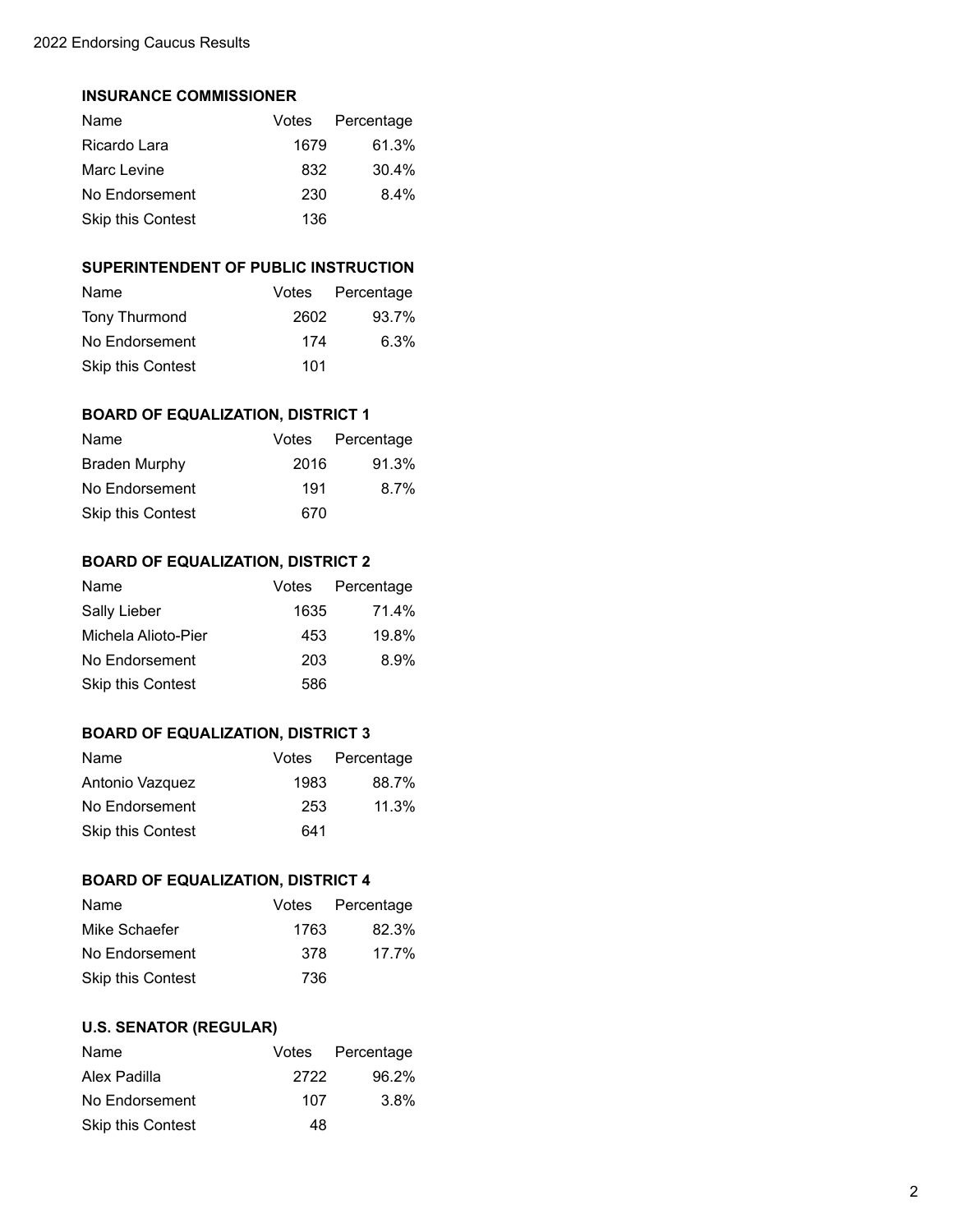## **U.S. SENATOR (SPECIAL ELECTION)**

| Name                     |      | Votes Percentage |
|--------------------------|------|------------------|
| Alex Padilla             | 2721 | 96.3%            |
| No Endorsement           | 104  | $3.7\%$          |
| <b>Skip this Contest</b> | 52   |                  |

### **ASSEMBLY DISTRICT 17**

| Name                     | Votes | Percentage |
|--------------------------|-------|------------|
| <b>Matt Haney</b>        | 7     | 12.5%      |
| David Campos             | 5     | 8.9%       |
| <b>Bilal Mahmood</b>     | 0     | $0.0\%$    |
| Thea Selby               | 0     | $0.0\%$    |
| No Endorsement           | 44    | 78.6%      |
| <b>Skip this Contest</b> | 2     |            |

# **ASSEMBLY DISTRICT 30**

| Name                     | Votes | Percentage |
|--------------------------|-------|------------|
| Dawn Addis               | 34    | 66.7%      |
| Jon Wizard               | 15    | 29.4%      |
| Zoe Carter               | 1     | 2.0%       |
| No Endorsement           | 1     | 2.0%       |
| <b>Skip this Contest</b> | O     |            |

#### **ASSEMBLY DISTRICT 35**

| Name                     |               | Votes Percentage |
|--------------------------|---------------|------------------|
| Leticia Perez            | 15            | 65.2%            |
| Jasmeet Bains            | $\mathcal{P}$ | $8.7\%$          |
| No Endorsement           | 6             | 26.1%            |
| <b>Skip this Contest</b> |               |                  |

## **ASSEMBLY DISTRICT 39**

| Name                     | Votes | Percentage |
|--------------------------|-------|------------|
| Andrea Rosenthal         | 13    | 59.1%      |
| Socorro Cisneros         | 4     | 18.2%      |
| Steve Fox                | 3     | 13.6%      |
| Juan Carrillo            | 2     | 9.1%       |
| No Endorsement           | 0     | $0.0\%$    |
| <b>Skip this Contest</b> | O     |            |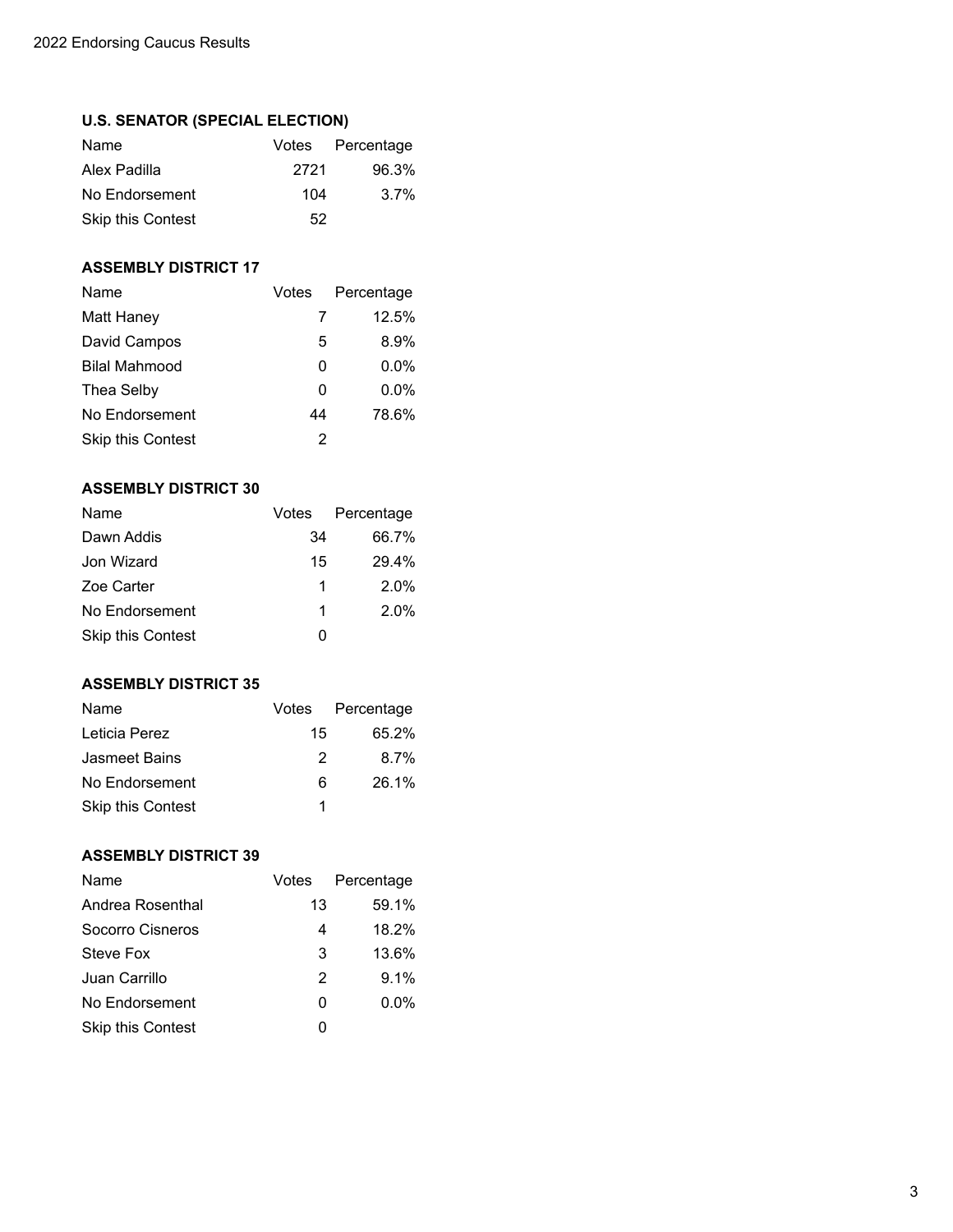#### **ASSEMBLY DISTRICT 44**

| Name                     |    | Votes Percentage |
|--------------------------|----|------------------|
| Laura Friedman           | 63 | $98.4\%$         |
| No Endorsement           | 1  | 1.6%             |
| <b>Skip this Contest</b> | 2  |                  |

## **ASSEMBLY DISTRICT 64**

| Name                     | Votes | Percentage |
|--------------------------|-------|------------|
| Blanca Pacheco           | 21    | 51.2%      |
| Elizabeth Alcantar       | 3     | 7.3%       |
| Ana Valencia             | O     | $0.0\%$    |
| Roberto Cancio           | 0     | $0.0\%$    |
| Rose Espinoza            | 0     | $0.0\%$    |
| No Endorsement           | 17    | 41.5%      |
| <b>Skip this Contest</b> | 1     |            |

# **ASSEMBLY DISTRICT 65**

| Name                     |    | Votes Percentage |
|--------------------------|----|------------------|
| Mike Gipson              | 29 | 65.9%            |
| Fatima Iqbal-Zubair      | 13 | 29.5%            |
| No Endorsement           | 2  | $4.5\%$          |
| <b>Skip this Contest</b> | O  |                  |

## **STATE SENATE DISTRICT 8**

| Name                     |    | Votes Percentage |
|--------------------------|----|------------------|
| Dave Jones               | 74 | 69.8%            |
| Angelique Ashby          | 27 | 25.5%            |
| No Endorsement           | 5  | 4.7%             |
| <b>Skip this Contest</b> | 9  |                  |

### **STATE SENATE DISTRICT 20**

| Name                    | Votes | Percentage |
|-------------------------|-------|------------|
| Daniel Hertzberg        | 45    | 71.4%      |
| Caroline Menjivar       | 18    | 28.6%      |
| Seydi Alejandra Morales | 0     | $0.0\%$    |
| No Endorsement          | O     | $0.0\%$    |
| Skip this Contest       | 3     |            |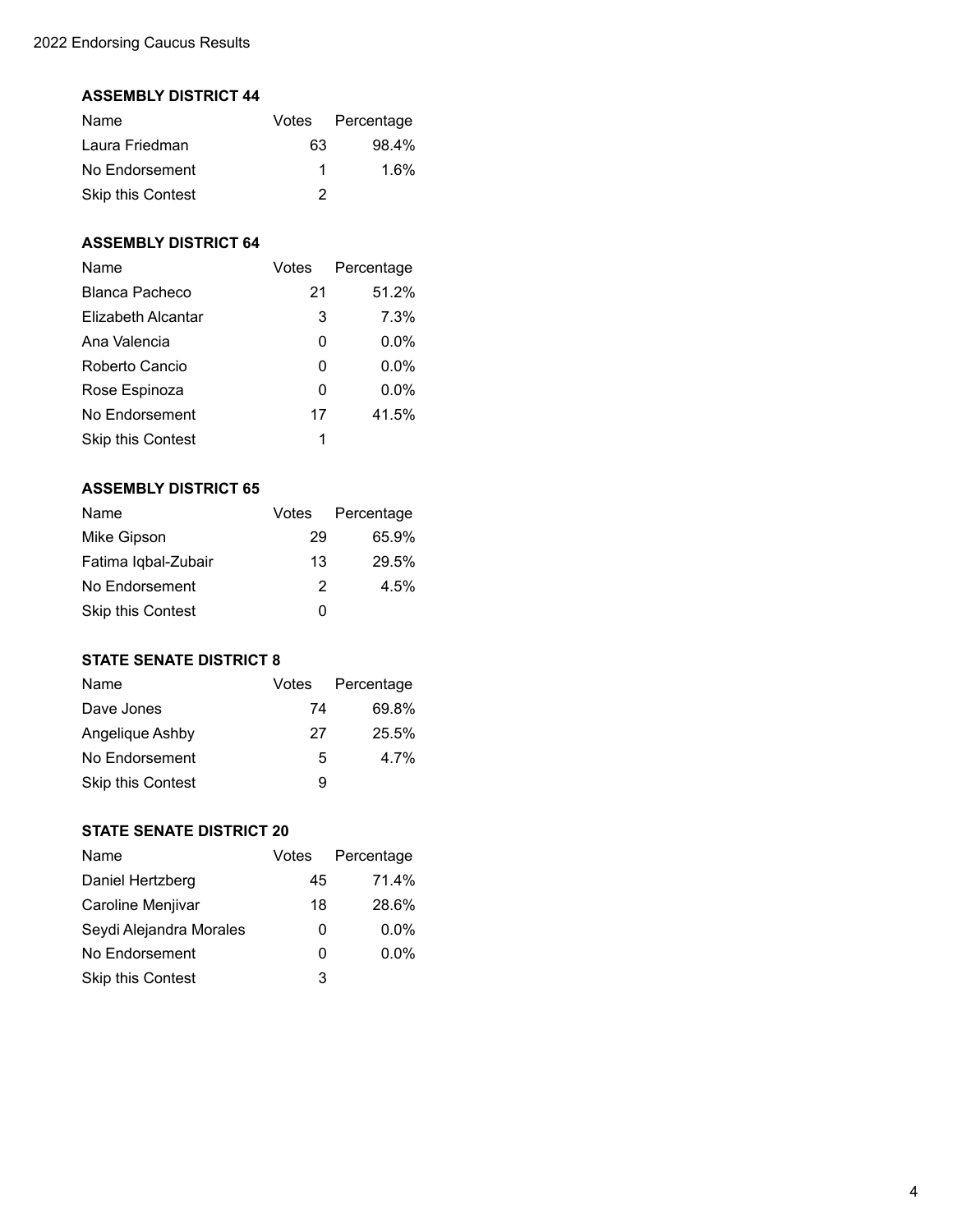## **STATE SENATE DISTRICT 28**

| Name                     | Votes | Percentage |
|--------------------------|-------|------------|
| Lola Smallwood-Cuevas    | 59    | 93.7%      |
| Jamaal Gulledge          | 1     | 1.6%       |
| <b>Cheryl Turner</b>     | 1     | 1.6%       |
| No Endorsement           | 2     | 3.2%       |
| <b>Skip this Contest</b> | 9     |            |

# **STATE SENATE DISTRICT 30**

| Name                     | Votes | Percentage |
|--------------------------|-------|------------|
| <b>Bob Archuleta</b>     | 63    | 64.9%      |
| Henry Bouchot            | 34    | 35.1%      |
| No Endorsement           | U     | $0.0\%$    |
| <b>Skip this Contest</b> | 3     |            |

# **CONGRESSIONAL DISTRICT 5**

| Name                     |    | Votes Percentage |
|--------------------------|----|------------------|
| Michael Barkley          | 38 | 65.5%            |
| No Endorsement           | 20 | 34.5%            |
| <b>Skip this Contest</b> | 2  |                  |

# **CONGRESSIONAL DISTRICT 13**

| Name                     |    | Votes Percentage |
|--------------------------|----|------------------|
| Adam Gray                | 36 | 67.9%            |
| <b>Phil Arballo</b>      | 14 | 26.4%            |
| No Endorsement           | 3  | $5.7\%$          |
| <b>Skip this Contest</b> | O  |                  |

## **CONGRESSIONAL DISTRICT 34**

| Name              |    | Votes Percentage |
|-------------------|----|------------------|
| Jimmy Gomez       | 63 | 70.8%            |
| David Kim         | 25 | 28.1%            |
| No Endorsement    | 1  | $1.1\%$          |
| Skip this Contest | 0  |                  |

## **CONGRESSIONAL DISTRICT 41**

| Name                     | Votes | Percentage |
|--------------------------|-------|------------|
| <b>Will Rollins</b>      | 26    | 57.8%      |
| <b>Brandon Mosely</b>    | 15    | 33.3%      |
| Shrina Kurani            | 4     | 8.9%       |
| No Endorsement           | O     | $0.0\%$    |
| <b>Skip this Contest</b> | 1     |            |